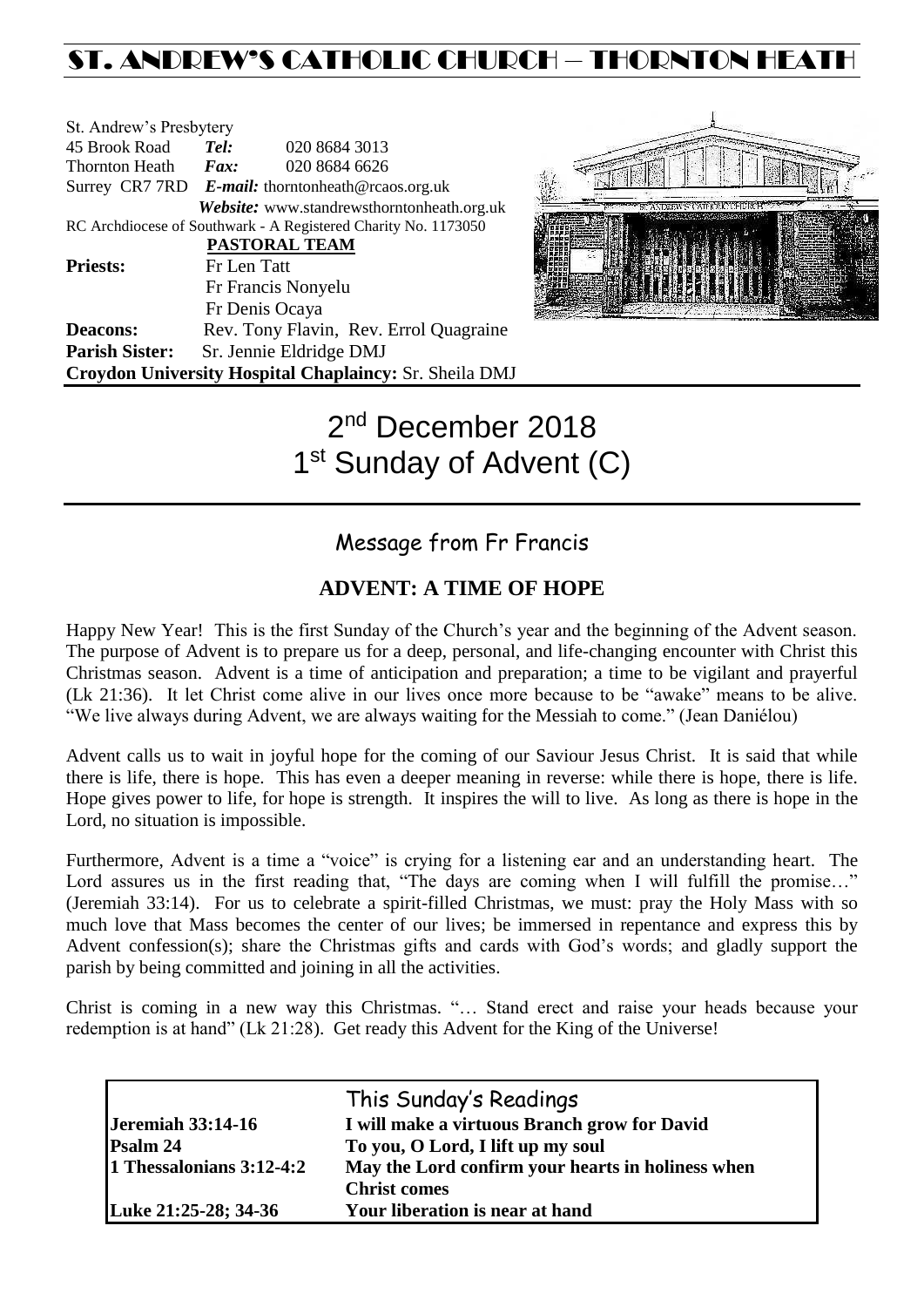# Diary for the Week

| Sunday 2 <sup>nd</sup> December          |                    | 6.00pm (Saturday) First Mass of Sunday | Alphonsius & Mabel Scurry                     |
|------------------------------------------|--------------------|----------------------------------------|-----------------------------------------------|
| $1^{st}$ Sunday of Advent                |                    |                                        |                                               |
| (C)                                      | 9.30am             | Mass                                   | Joseph Kwame Baffoe RIP                       |
|                                          | 11.30am            | Mass                                   | Jessica Mary Badu RIP (Anniv)                 |
|                                          | 5.00pm             | <b>Rosary</b>                          |                                               |
|                                          | $5.15 - 5.45$ pm   | <b>Exposition and Benediction</b>      |                                               |
|                                          | 6.00 <sub>pm</sub> | Mass                                   | Parishioners                                  |
|                                          | $7.00 - 9.00$ pm   | <b>Charismatic Prayer Group</b>        |                                               |
| Monday 3rd December                      | 7.30am             | <b>Mass</b>                            | Mr & Mrs J D'Cruz                             |
| <b>St Francis Xavier</b>                 | 10.00am            | Mass                                   | Private Intention                             |
| $Is 2:1-5$                               | $5.45 - 7.15$ pm   | <b>Beavers (hall)</b>                  |                                               |
| Mt 8:5-11                                | $7.00 - 8.00$ pm   | <b>Parish Surgery</b>                  |                                               |
|                                          | $7.30 - 9.00$ pm   | Scouts (hall)                          |                                               |
| Tuesday 4 <sup>th</sup> December         | 7.30am             | Mass                                   | Paddy Callery RIP                             |
| <b>St John Damascene</b>                 | 10.00am            | <b>Mass</b>                            | Paul Etuka RIP                                |
| Is 11:1-10                               | 7.45pm             | R.C.I.A.                               |                                               |
| Lk 10:21-24                              |                    |                                        |                                               |
| <b>Wednesday 5<sup>th</sup> December</b> | 7.30am             | Mass                                   | Peace in Family                               |
| Feria                                    | 10.00am            | <b>Mass</b>                            | "Fondette & Piero"                            |
| $Is 25:6-10$                             | 2.00 <sub>pm</sub> | <b>Active Retirement Group</b>         |                                               |
| Mt 15:29-37                              | 6.00pm             | <b>Lectio Divina Group (hall)</b>      |                                               |
|                                          | 7.30pm             | <b>Legion of Mary (hall)</b>           |                                               |
| <b>Thursday 6<sup>th</sup> December</b>  | 7.30am             | Mass                                   | John Lawrence Fernandes RIP                   |
| <b>St Nicholas</b>                       | 10.00am            | <b>Mass</b>                            | Maurine Lydon (80 <sup>th</sup> birthday)     |
| $Is 26:1-6$                              | $7.00 - 8.30$ pm   | <b>Cubs (St James the Great)</b>       |                                               |
| Mt 7:2. 24-27                            |                    |                                        |                                               |
| Friday 7 <sup>th</sup> December          | 6.30am             | <b>Mass</b>                            | Salus Fernandes RIP (Anniv)                   |
| St Ambrose                               | 10.00am            | <b>Mass followed by Exposition</b>     | Canon John O'Toole (40 <sup>th</sup> Anniv of |
| <b>First Friday</b>                      |                    | of the Blessed Sacrament /             | Ordination)                                   |
| Is 29:17-24                              |                    | <b>Benediction</b>                     |                                               |
| Mt 9:27-31                               | 6.30pm             | <b>Syro Malabar Mass</b>               |                                               |
| Saturday 8 <sup>th</sup> December        | 9.30am             | Mass                                   | <b>Holy Souls</b>                             |
| The Immaculate                           | $10.00 - 10.30$ am | <b>Confessions</b>                     |                                               |
| Conception of the Blessed                | $5.00 - 5.30$ pm   | <b>Confessions</b>                     |                                               |
| Virgin Mary                              | 3.30pm             | <b>Rehearsals Children's</b>           | Legion of Mary                                |
| Gen 3:9-15.20                            |                    | <b>Nativity</b>                        |                                               |
| Lk 1:26-38                               | 6.00 <sub>pm</sub> | <b>First Mass of Sunday</b>            |                                               |
|                                          | 7.00pm             | <b>International Carol Service</b>     |                                               |
| Sunday 9 <sup>th</sup> December          | 9.30am             | <b>Mass</b>                            | Private Intention                             |
| $2^{nd}$ Sunday of Advent                | 11.30am            | Mass                                   | Henry Victoire RIP (Anniv)                    |
| (C)                                      | 5.00pm             | <b>Rosary</b>                          |                                               |
|                                          | $5.15 - 5.45$ pm   | <b>Exposition and Benediction</b>      |                                               |
|                                          | 6.00 <sub>pm</sub> | <b>Mass</b>                            | Parishioners                                  |
|                                          | $7.00 - 9.00$ pm   | <b>Charismatic Prayer Group</b>        |                                               |

# Money Matters

Collection Last Sunday  $£1,149.91$  (£1.14 per person) Payment by Standing Order  $\frac{2}{x}$  761.00 Total offertory  $£1,910.91$ Collection for Catholic Youth Work £ 559.45 *Thank you for your generosity*



Altar Servers and the church Cleaners and the Church Cleaners This week Team 2 This week St Jude's Group Next week Team 3 Next week Judie's Crew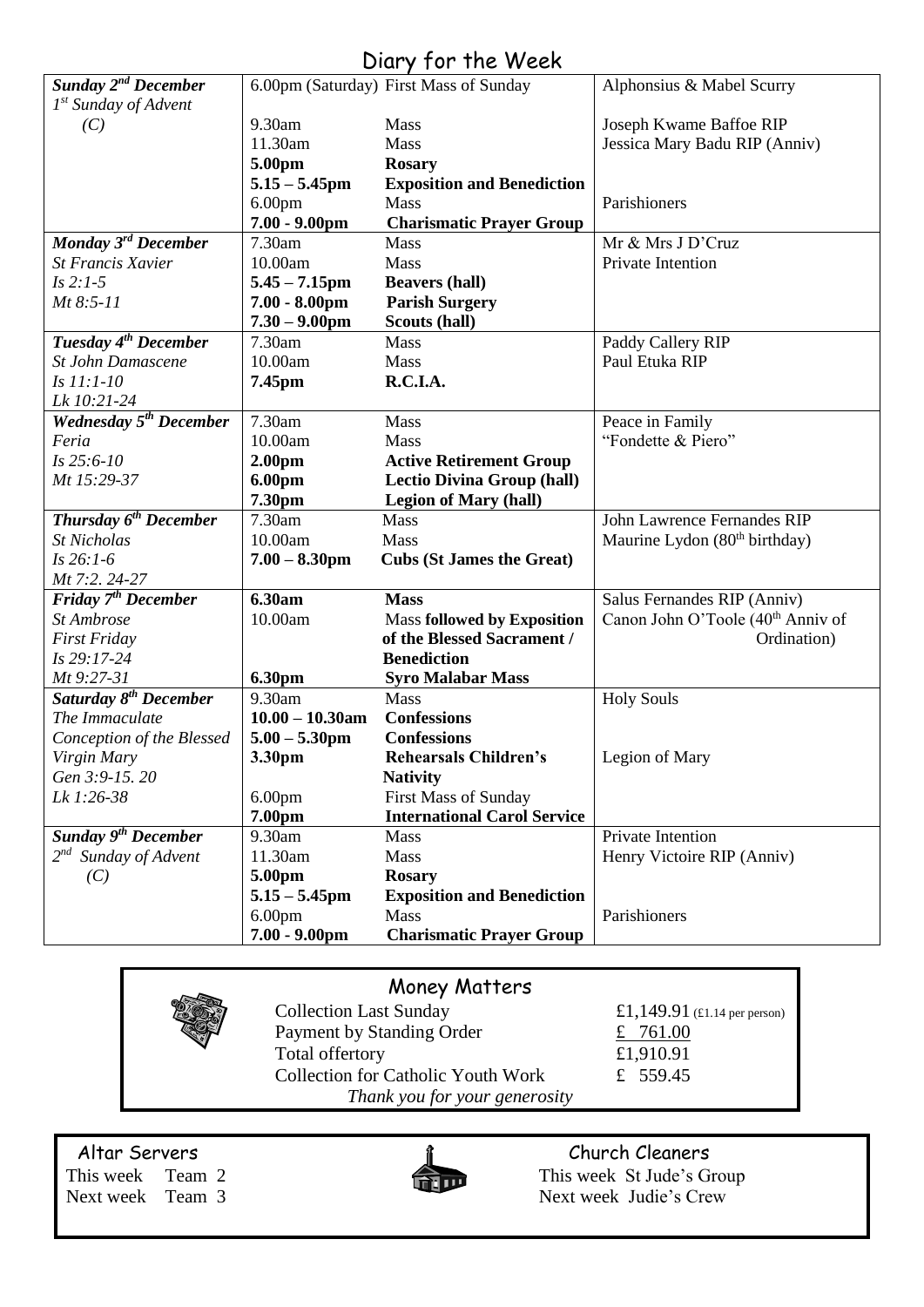# St. Andrew's Parish Notices

#### **FR DENIS OCAYA**

Fr Denis is leaving us this weekend to return to Uganda. We would like to thank him for his time with us over the summer and to wish him a safe journey back home. Please keep him in your prayers. There will be a small celebration after the 9.30am Mass in the hall to say goodbye to Fr Denis. Please join him for a farewell cup of tea or coffee!

#### **WELCOME FR WILFRED OBINA**

We would like to welcome to St Andrew's Fr Wilfred Obina who joins us on Friday  $7<sup>th</sup>$  December. Fr Wilfred will probably be known to many of you as he joins us from St Boniface in Tooting and he was also the hospital Chaplain at St George's Hospital for a while. Fr Wilfred is also the brother of Fr Denis Ocaya! We hope Fr Wilfred will be happy with us here at St Andrew's and as he joins us during a very busy period before Christmas, we are sure he will be made to feel very welcome by us all as he joins in our many celebrations.

### **TOY SUNDAY ON 9TH DECEMBER**

We are collecting toys to use as Christmas presents for disadvantaged children. Once again this year we are giving to St Anne's Community Centre in Vauxhall. We ask that you to bring in any toys to Masses on the weekend of 8<sup>th</sup>/9<sup>th</sup> December. The ages for the children are from 3 to 11 years. St Anne's would also be grateful for any wrapping paper but they do ask that you do not wrap the presents. Monica, the Centre Manager, from St Anne's Community Centre will be here and has asked Deacon Tony to speak on her behalf at the 9.30am Mass to talk about the work they do. We always have a great response and thank you in advance for your continued support.

#### **FIRST HOLY COMMUNION**

Please note that the closing date for applications is today, 2<sup>nd</sup> December.

#### **FRIDAYS IN ADVENT**

Please note that the early Mass on each of the Fridays in Advent is at **6.30am** and not at 7.30am. Tea/coffee and croissants provided after Mass in the hall.

#### **ADVENT – JESSE TREE**

As the season of Advent begins we have placed our Jesse Tree on the Sanctuary. The Jesse tree helps us connect the custom of decorating Christmas trees to the events leading to Jesus' birth. The Jesse tree is also our Giving Tree and we ask all Parishioners to donate non-perishable food in the box provided through Advent. The SVP group will use our donations for the needy in the Parish. Thank you for your support.

#### **PRAYER AFTER MASS**

During Advent we are asking if people could be particularly aware of quiet in the Church after Mass, keeping our chatting to outside (or in the hall) to allow anyone who would like to spend a few minutes in quiet prayer and thanksgiving after Mass on Sundays.

#### **EUCHARISTIC MINISTERS: CONTACT DETAILS**

Can all Eucharistic ministers please send their contact details (full name, email address and telephone number) to the following email address [mc.saintandrewschurch@gmail.com.](mailto:mc.saintandrewschurch@gmail.com) We need to update our records and it shall assist us in sending out any necessary information as we prepare for the masses – thank you.

An *urgent* reminder also: Please can all Eucharistic Ministers let us know their availability for the Christmas period. Please can you send a note into the office with your availability – thank you.

#### **Czy jesteś z Polski? Você é Português? Esti Din Romana? Ste zo Slovenska? Ar tu iš Lietuvos? Vagy Magyarországról?**

You are invited to join us for our International Carol Service on Saturday 8<sup>th</sup> December at 7.00pm. All our groups representing our diverse parish are invited to come forward and sing a carol in their national language on the evening as part of our Christmas celebrations. We also plan to have a get together afterwards and hope that you can make a national dish of your choice that we can all share – please can you bring any food to the hall before the start of the service and also supply us with a list of ingredients. Please speak with Fr Len or Maureen Jones, on 020 8239 061, if you think your group can sing on the evening. We look forward to hearing from you.

#### **THE GHANAIAN COMMUNITY**

The group will be meeting on Sunday  $9<sup>th</sup>$  December after the 11.30am Mass in the hall.